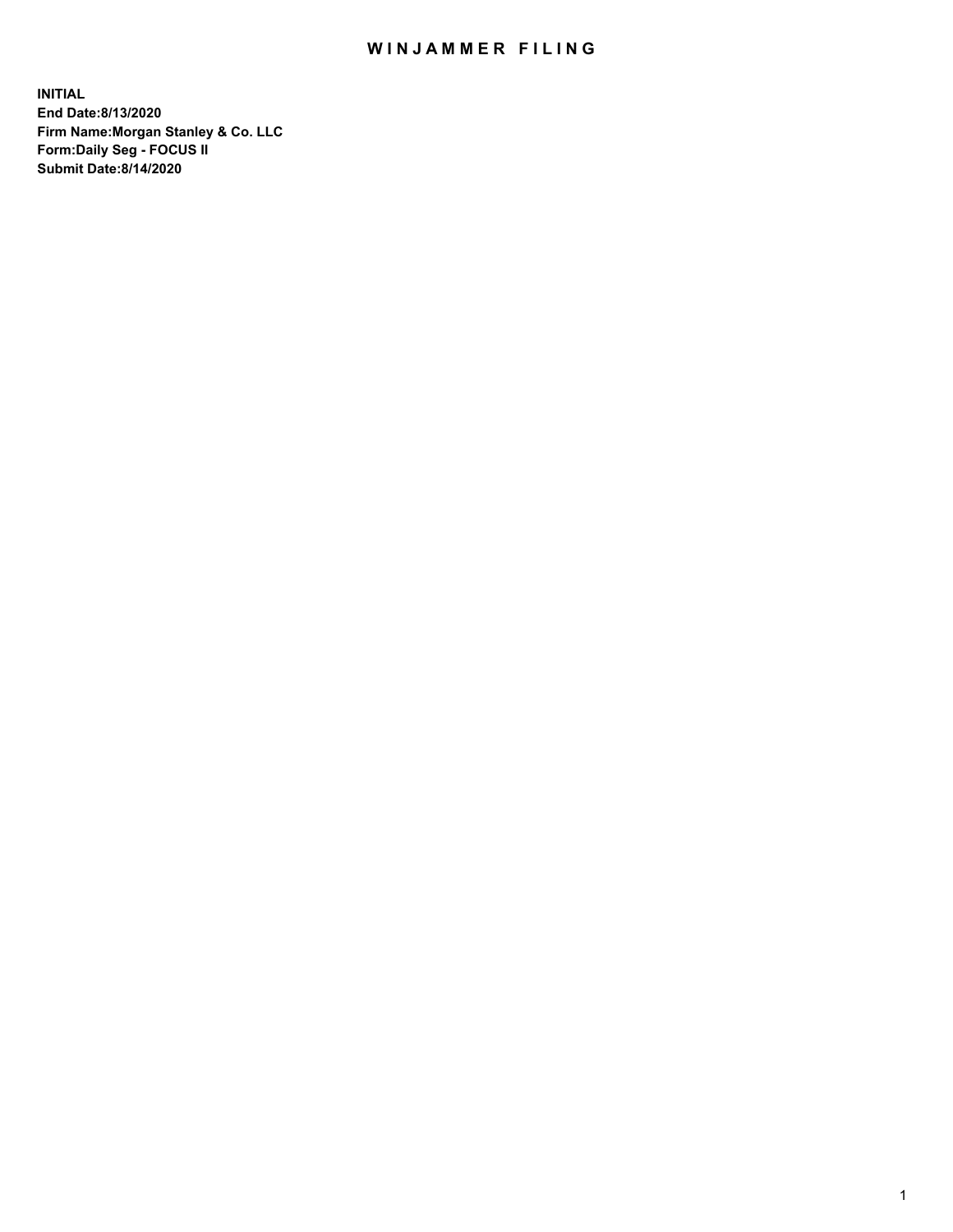**INITIAL End Date:8/13/2020 Firm Name:Morgan Stanley & Co. LLC Form:Daily Seg - FOCUS II Submit Date:8/14/2020 Daily Segregation - Cover Page**

| Name of Company                                                                                          | Morgan Stanley & Co. LLC     |
|----------------------------------------------------------------------------------------------------------|------------------------------|
| <b>Contact Name</b>                                                                                      | <b>Ikram Shah</b>            |
| <b>Contact Phone Number</b>                                                                              | 212-276-0963                 |
| <b>Contact Email Address</b>                                                                             | Ikram.shah@morganstanley.com |
|                                                                                                          |                              |
| FCM's Customer Segregated Funds Residual Interest Target (choose one):<br>a. Minimum dollar amount: ; or | 235,000,000                  |
| b. Minimum percentage of customer segregated funds required:% ; or                                       | <u>0</u>                     |
| c. Dollar amount range between: and; or                                                                  | <u>00</u>                    |
| d. Percentage range of customer segregated funds required between: % and %.                              | 0 <sup>0</sup>               |
| FCM's Customer Secured Amount Funds Residual Interest Target (choose one):                               |                              |
| a. Minimum dollar amount: ; or                                                                           | 140,000,000                  |
| b. Minimum percentage of customer secured funds required:%; or                                           | <u>0</u>                     |
| c. Dollar amount range between: and; or                                                                  | <u>0 0</u>                   |
| d. Percentage range of customer secured funds required between:% and%.                                   | 0 Q                          |
| FCM's Cleared Swaps Customer Collateral Residual Interest Target (choose one):                           |                              |
| a. Minimum dollar amount: ; or                                                                           | 92,000,000                   |
| b. Minimum percentage of cleared swaps customer collateral required:% ; or                               | <u>0</u>                     |
| c. Dollar amount range between: and; or                                                                  | 0 Q                          |
| d. Percentage range of cleared swaps customer collateral required between:% and%.                        | 0 <sub>0</sub>               |

Attach supporting documents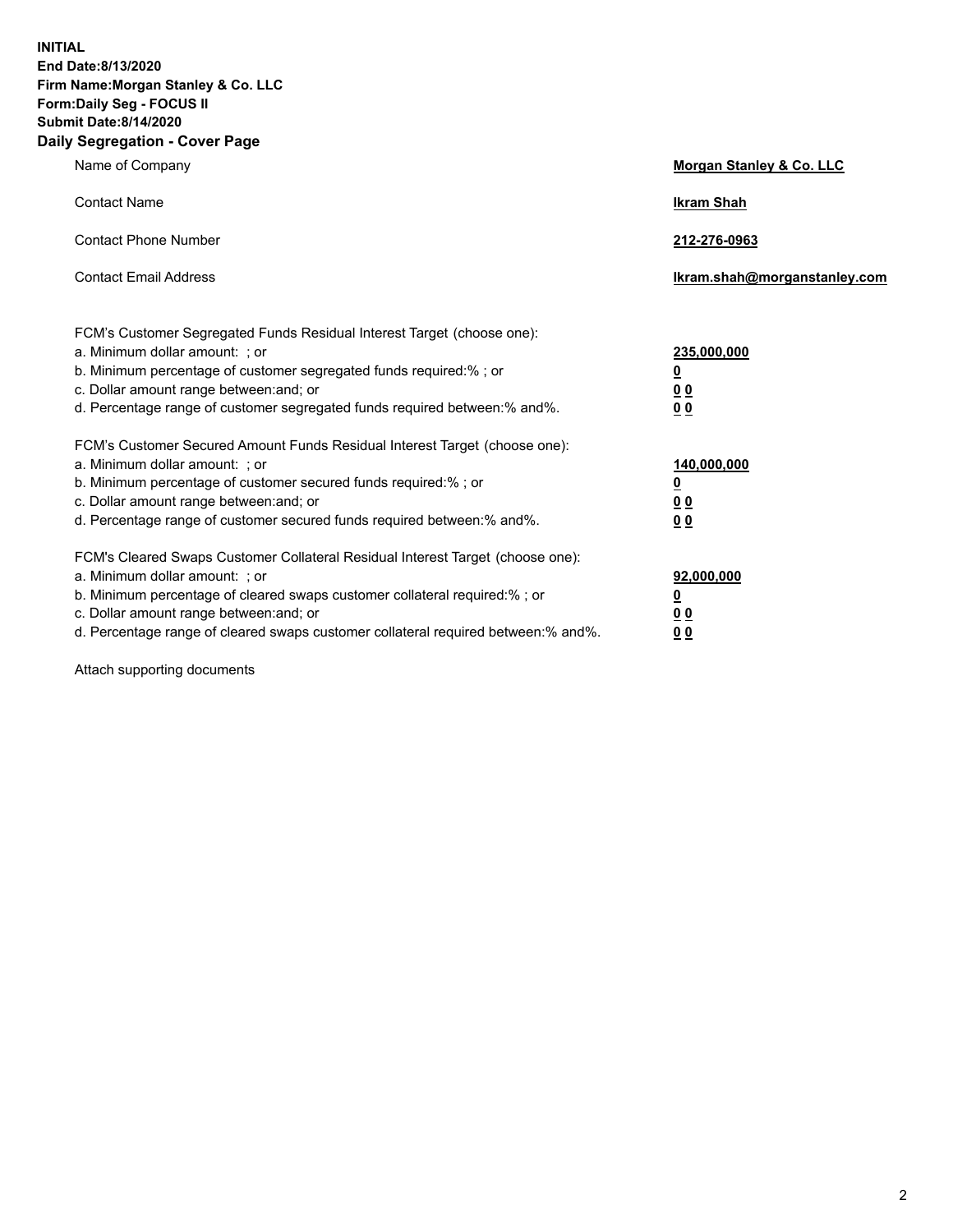## **INITIAL End Date:8/13/2020 Firm Name:Morgan Stanley & Co. LLC Form:Daily Seg - FOCUS II Submit Date:8/14/2020**

## **Daily Segregation - Secured Amounts**

|     | Foreign Futures and Foreign Options Secured Amounts                                                        |                                   |
|-----|------------------------------------------------------------------------------------------------------------|-----------------------------------|
|     | Amount required to be set aside pursuant to law, rule or regulation of a foreign                           | $0$ [7305]                        |
|     | government or a rule of a self-regulatory organization authorized thereunder                               |                                   |
| 1.  | Net ledger balance - Foreign Futures and Foreign Option Trading - All Customers                            |                                   |
|     | A. Cash                                                                                                    | 4,390,877,559 [7315]              |
|     | B. Securities (at market)                                                                                  | 2,773,322,272 [7317]              |
| 2.  | Net unrealized profit (loss) in open futures contracts traded on a foreign board of trade                  | 756,651,201 [7325]                |
| 3.  | Exchange traded options                                                                                    |                                   |
|     | a. Market value of open option contracts purchased on a foreign board of trade                             | 11,425,292 [7335]                 |
|     | b. Market value of open contracts granted (sold) on a foreign board of trade                               | $-16,496,163$ [7337]              |
| 4.  | Net equity (deficit) (add lines 1. 2. and 3.)                                                              | 7,915,780,161 [7345]              |
| 5.  | Account liquidating to a deficit and account with a debit balances - gross amount                          | 62,154,469 [7351]                 |
|     | Less: amount offset by customer owned securities                                                           | -61,690,008 [7352] 464,461 [7354] |
| 6.  | Amount required to be set aside as the secured amount - Net Liquidating Equity                             | 7,916,244,622 [7355]              |
|     | Method (add lines 4 and 5)                                                                                 |                                   |
| 7.  | Greater of amount required to be set aside pursuant to foreign jurisdiction (above) or line                | 7,916,244,622 [7360]              |
|     | 6.                                                                                                         |                                   |
|     | FUNDS DEPOSITED IN SEPARATE REGULATION 30.7 ACCOUNTS                                                       |                                   |
| 1.  | Cash in banks                                                                                              |                                   |
|     | A. Banks located in the United States                                                                      | 731,767,269 [7500]                |
|     | B. Other banks qualified under Regulation 30.7                                                             | 728,030,829 [7520] 1,459,798,098  |
|     |                                                                                                            | [7530]                            |
| 2.  | <b>Securities</b>                                                                                          |                                   |
|     | A. In safekeeping with banks located in the United States                                                  | 374,713,404 [7540]                |
|     | B. In safekeeping with other banks qualified under Regulation 30.7                                         | 0 [7560] 374,713,404 [7570]       |
| 3.  | Equities with registered futures commission merchants                                                      |                                   |
|     | A. Cash                                                                                                    | 22,693,478 [7580]                 |
|     | <b>B.</b> Securities                                                                                       | $0$ [7590]                        |
|     | C. Unrealized gain (loss) on open futures contracts                                                        | 4,371,956 [7600]                  |
|     | D. Value of long option contracts                                                                          | <u>0</u> [7610]                   |
|     | E. Value of short option contracts                                                                         | 0 [7615] 27,065,434 [7620]        |
| 4.  | Amounts held by clearing organizations of foreign boards of trade                                          |                                   |
|     | A. Cash                                                                                                    | $0$ [7640]                        |
|     | <b>B.</b> Securities                                                                                       | $0$ [7650]                        |
|     | C. Amount due to (from) clearing organization - daily variation                                            | $0$ [7660]                        |
|     | D. Value of long option contracts                                                                          | $0$ [7670]                        |
|     | E. Value of short option contracts                                                                         | 0 [7675] 0 [7680]                 |
| 5.  | Amounts held by members of foreign boards of trade                                                         |                                   |
|     | A. Cash                                                                                                    | 3,125,040,668 [7700]              |
|     | <b>B.</b> Securities                                                                                       | 2,398,608,868 [7710]              |
|     | C. Unrealized gain (loss) on open futures contracts                                                        | 752,279,245 [7720]                |
|     | D. Value of long option contracts                                                                          | 11,425,292 [7730]                 |
|     | E. Value of short option contracts                                                                         | -16,496,163 [7735] 6,270,857,910  |
|     |                                                                                                            | [7740]                            |
| 6.  | Amounts with other depositories designated by a foreign board of trade                                     | $0$ [7760]                        |
| 7.  | Segregated funds on hand                                                                                   | $0$ [7765]                        |
| 8.  | Total funds in separate section 30.7 accounts                                                              | 8,132,434,846 [7770]              |
| 9.  | Excess (deficiency) Set Aside for Secured Amount (subtract line 7 Secured Statement<br>Page 1 from Line 8) | 216,190,224 [7380]                |
| 10. | Management Target Amount for Excess funds in separate section 30.7 accounts                                | 140,000,000 [7780]                |

11. Excess (deficiency) funds in separate 30.7 accounts over (under) Management Target **76,190,224** [7785]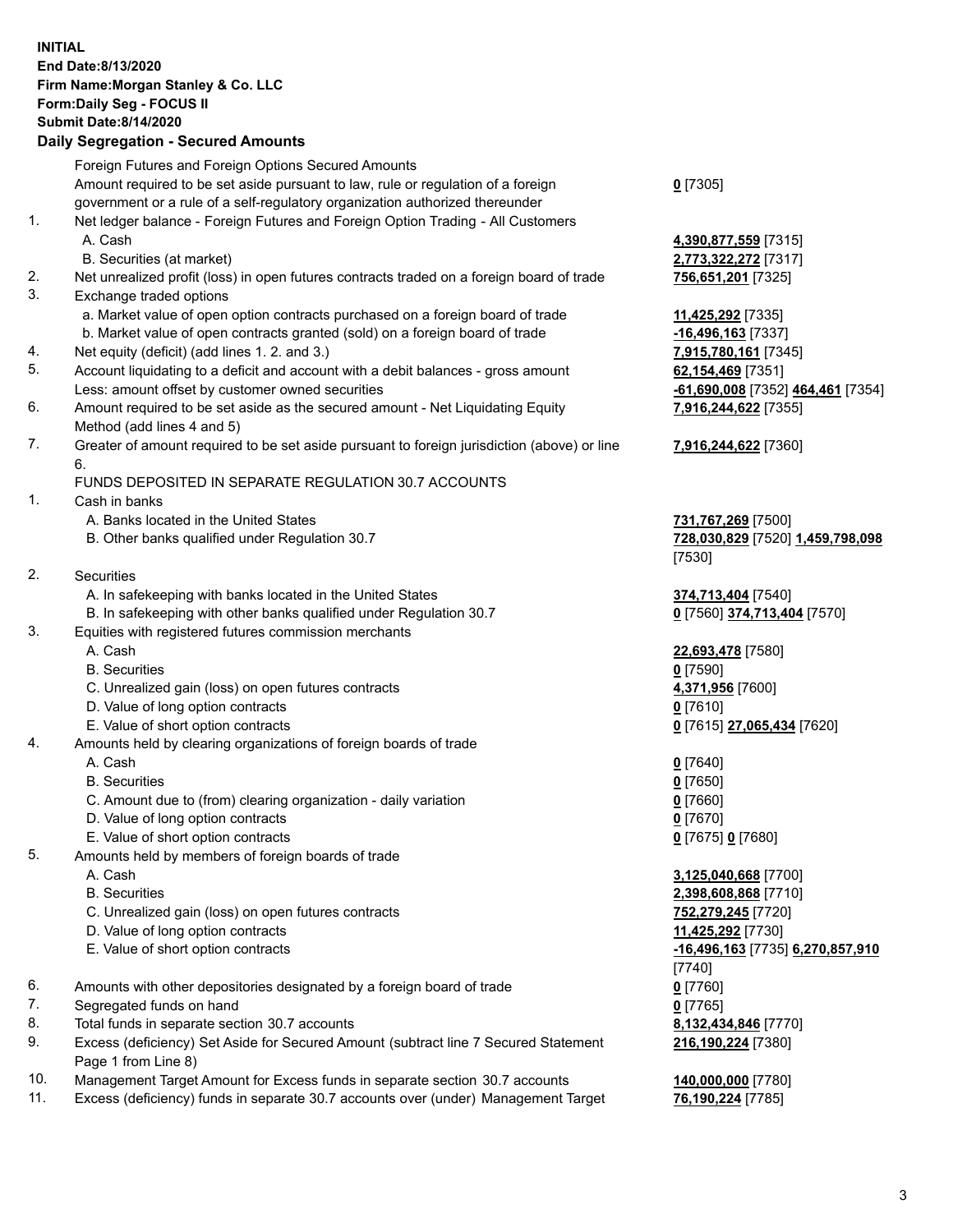**INITIAL End Date:8/13/2020 Firm Name:Morgan Stanley & Co. LLC Form:Daily Seg - FOCUS II Submit Date:8/14/2020 Daily Segregation - Segregation Statement** SEGREGATION REQUIREMENTS(Section 4d(2) of the CEAct) 1. Net ledger balance A. Cash **14,666,597,336** [7010] B. Securities (at market) **8,444,335,408** [7020] 2. Net unrealized profit (loss) in open futures contracts traded on a contract market **2,847,483,251** [7030] 3. Exchange traded options A. Add market value of open option contracts purchased on a contract market **536,539,298** [7032] B. Deduct market value of open option contracts granted (sold) on a contract market **-438,790,349** [7033] 4. Net equity (deficit) (add lines 1, 2 and 3) **26,056,164,944** [7040] 5. Accounts liquidating to a deficit and accounts with debit balances - gross amount **336,857,279** [7045] Less: amount offset by customer securities **-335,804,059** [7047] **1,053,220** [7050] 6. Amount required to be segregated (add lines 4 and 5) **26,057,218,164** [7060] FUNDS IN SEGREGATED ACCOUNTS 7. Deposited in segregated funds bank accounts A. Cash **4,515,818,562** [7070] B. Securities representing investments of customers' funds (at market) **0** [7080] C. Securities held for particular customers or option customers in lieu of cash (at market) **1,132,741,585** [7090] 8. Margins on deposit with derivatives clearing organizations of contract markets A. Cash **13,640,217,140** [7100] B. Securities representing investments of customers' funds (at market) **0** [7110] C. Securities held for particular customers or option customers in lieu of cash (at market) **7,311,593,823** [7120] 9. Net settlement from (to) derivatives clearing organizations of contract markets **-270,793,002** [7130] 10. Exchange traded options A. Value of open long option contracts **536,539,298** [7132] B. Value of open short option contracts **-438,790,349** [7133] 11. Net equities with other FCMs A. Net liquidating equity **16,748,166** [7140] B. Securities representing investments of customers' funds (at market) **0** [7160] C. Securities held for particular customers or option customers in lieu of cash (at market) **0** [7170] 12. Segregated funds on hand **0** [7150] 13. Total amount in segregation (add lines 7 through 12) **26,444,075,223** [7180] 14. Excess (deficiency) funds in segregation (subtract line 6 from line 13) **386,857,059** [7190] 15. Management Target Amount for Excess funds in segregation **235,000,000** [7194]

16. Excess (deficiency) funds in segregation over (under) Management Target Amount Excess

**151,857,059** [7198]